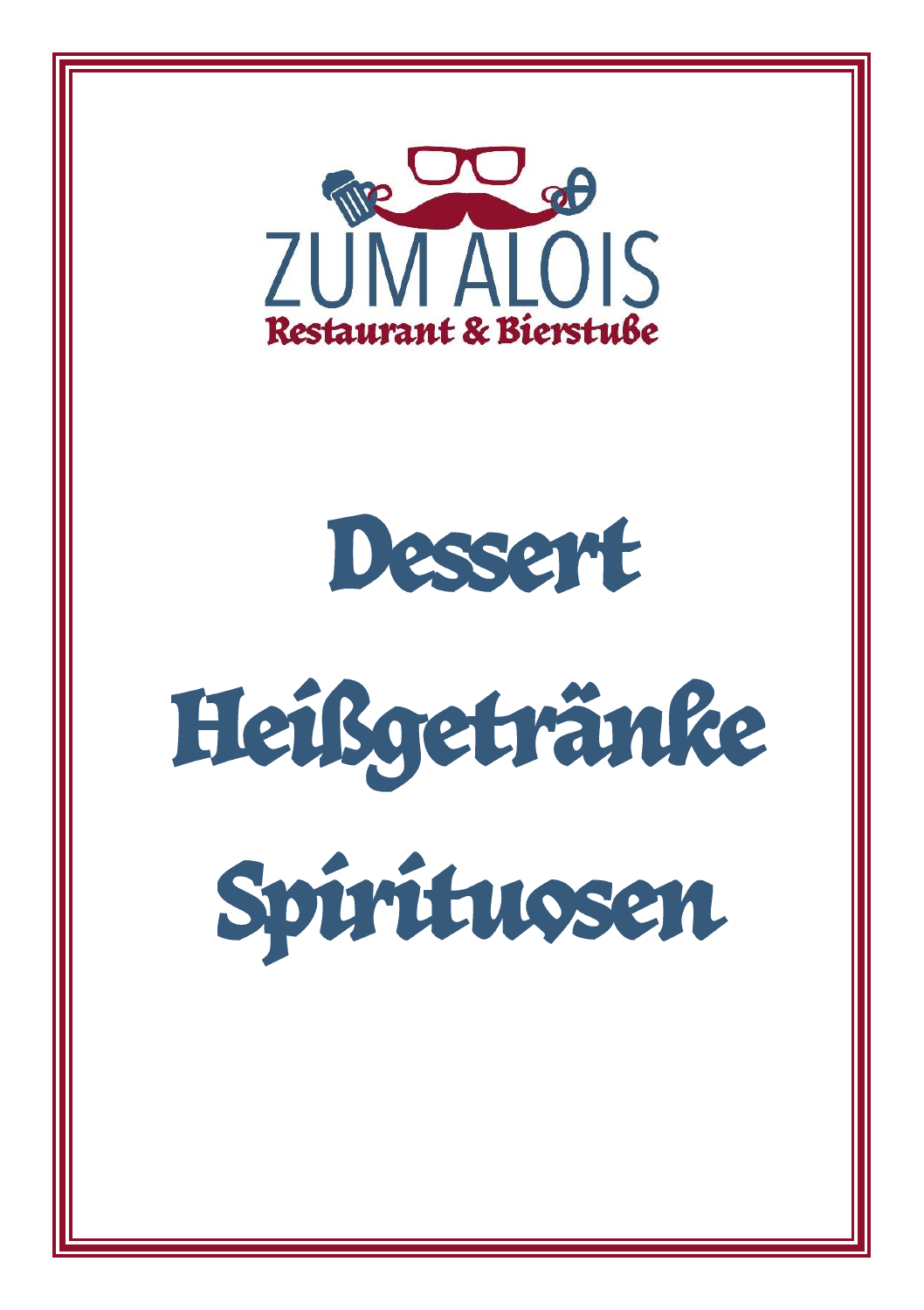

### **Dessert**

### **Apfelstrudel 7,50€**

hausgemachter Strudel Vanilleeis, Schlagrahm

### **Beerentiramisu 6,<sup>50</sup> €**

Tiramisu aus roten Beeren verfeinert mit Grappa & Amaretto

### **Kaiserschmarrn 11,90€**

hausgemacht, mit Rosinen, karamellisiert, mit Puderzucker bestäubt Pflaumenröster, Schlagrahm



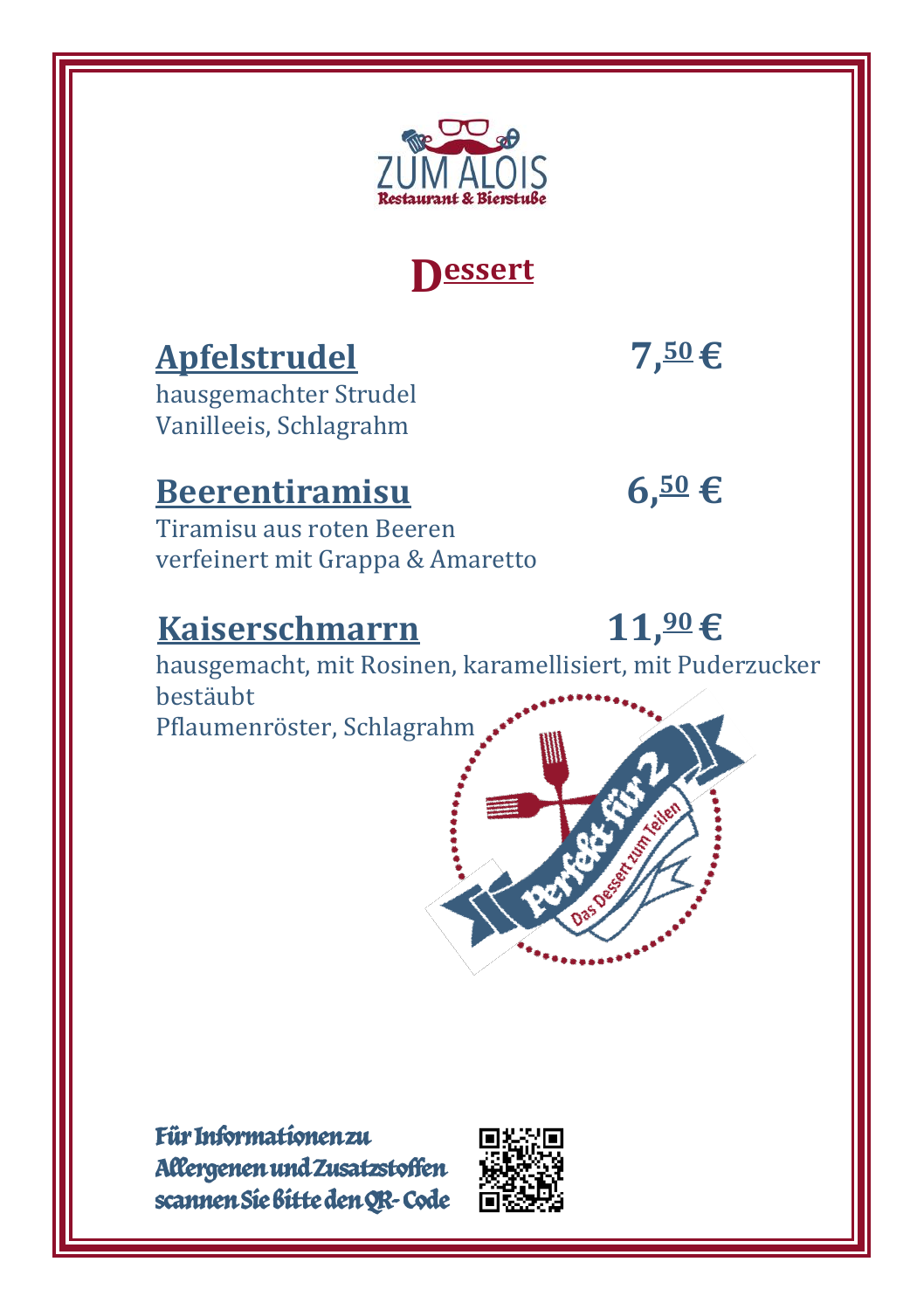

## **Heißgetränke**

**Kaffee Crema** klein**2,40€** | groß **3,90€**

**Espresso** einfach **2,00€** | doppelt**3,10€**

**Cappuccino** klein**2,90€** | groß **4,10€**

**Milchkaffee 3,90€**

**Latte Macchiato 3,50€**

**Heiße Schokolade** mit Sahne **3,30€**

**Glas Tee 2,90€**

**verschiedene Sorten loser Tee:**  Friesentee, grüner Tee, Früchtetee, Pfefferminztee Kamillentee, Rooibostee mit Vanille, Kräutertee

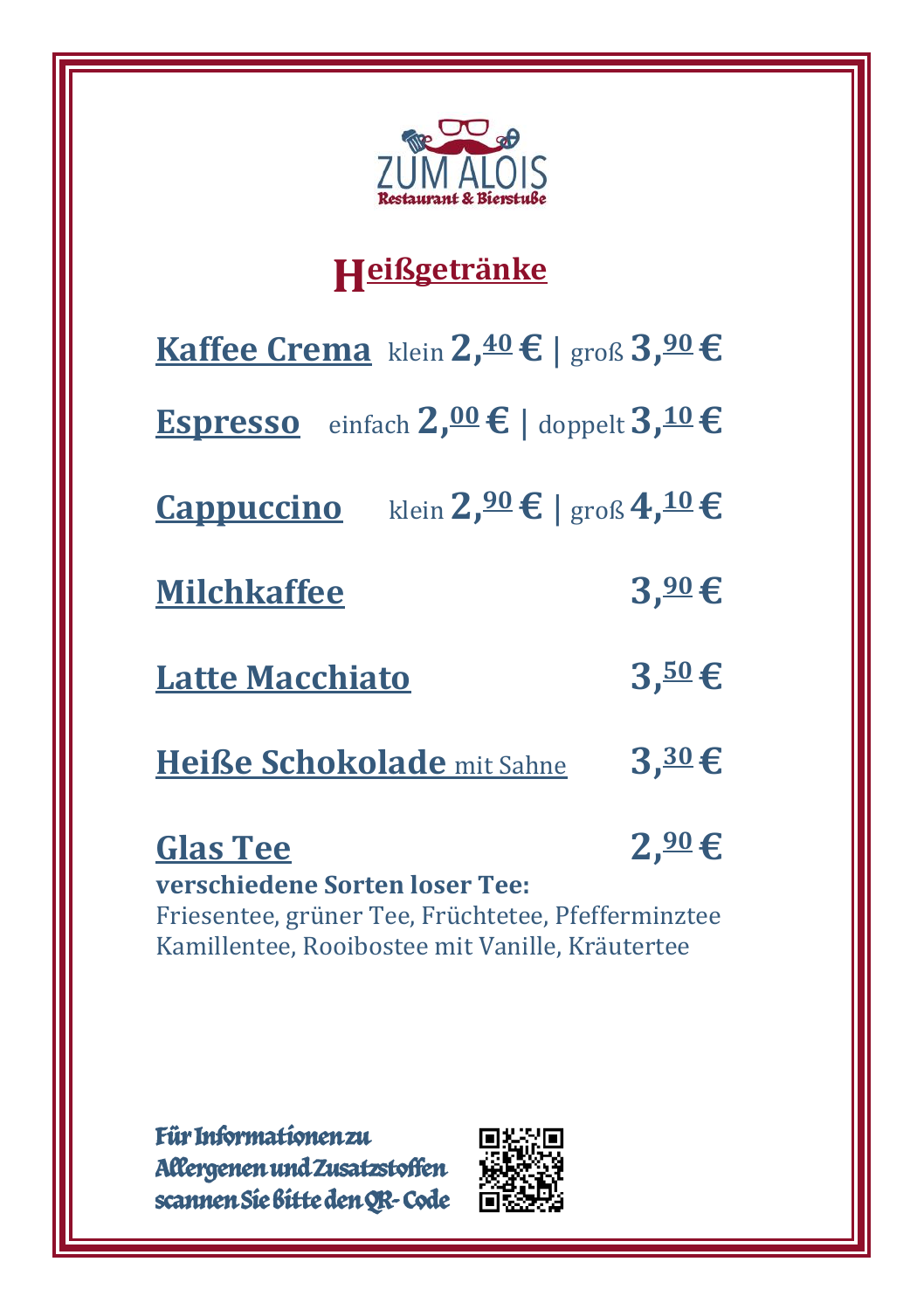

## **Schnäpse | Brände | Liköre** | **Klare**

**Honigwilli**  $\text{vom Fass}$  2cl **2,<sup>80</sup>€** Williams Birne mit Honig, 40%

### **Edle Obstbrände & Geiste** je 2cl **4,60€**

**Holzfassobstler** 40% **Williams Birne, Waldhimbeere Sauerkirsche, Marille, Holzfass Enzian Haselnussbrand** je 42%

| <b>Fürst Bismarck</b><br>Doppelkorn, 38% | 2cl <b>2,40 €</b>                |
|------------------------------------------|----------------------------------|
| <b>Nordhäuser</b><br>Doppelkorn, 38%     | 2cl <b>2, <sup>10</sup> €</b>    |
| <u>Jubiläumsaquavit</u><br>40%           | 2cl <b>2,40 €</b>                |
| <b>Linie Aquavit</b><br>41,5%            | 2cl <b>2,90 €</b>                |
| <b>Absolut Vodka</b><br>40%              | $_{2cl}$ 2, $\frac{50}{5}$ $\in$ |

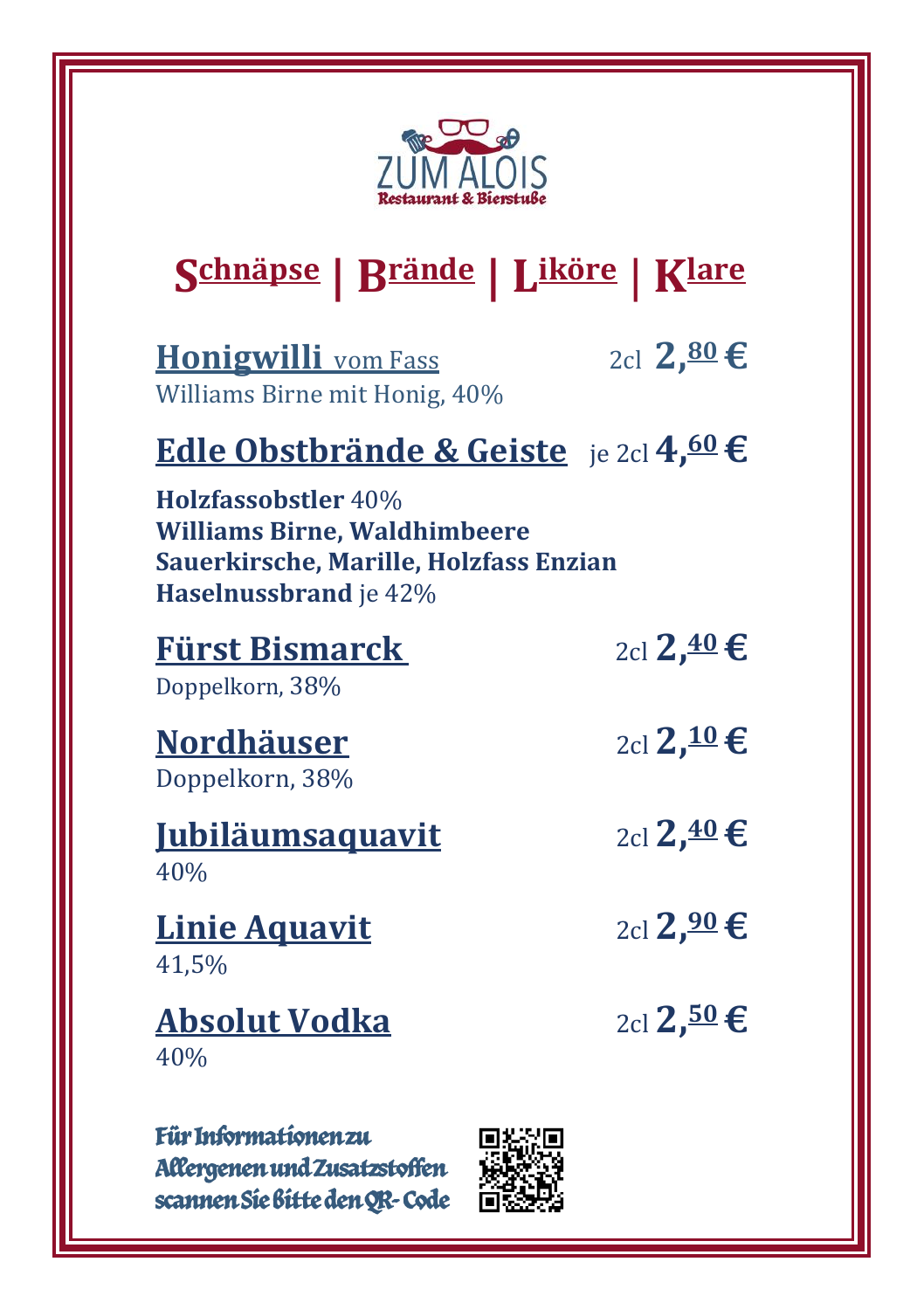

| Sambuca Molinari<br>40%                       | 2cl 2. <sup>40</sup> € |
|-----------------------------------------------|------------------------|
| <b>Disaronno Amaretto</b><br>28%              | 2cl 2. <sup>40</sup> € |
| <b>Bailey's Irish Cream</b><br>17%            | 4cl $3,80$ €           |
| <u>Stichpimpuli</u><br>Kräuter & Kirsche, 35% | 2cl <b>2,50 €</b>      |
| <u>Jägermeister</u><br>35%                    | $_{2cl}$ 2, $30$ €     |
| <b>Ramazzotti Amaro</b><br>30%                | 2cl 2, <sup>30</sup> € |
| <b>Fernet Branca</b><br>39%                   | 2cl <b>2,40 €</b>      |
| <b>Branca Menta</b><br>40%                    | 2cl 2, <sup>40</sup> € |

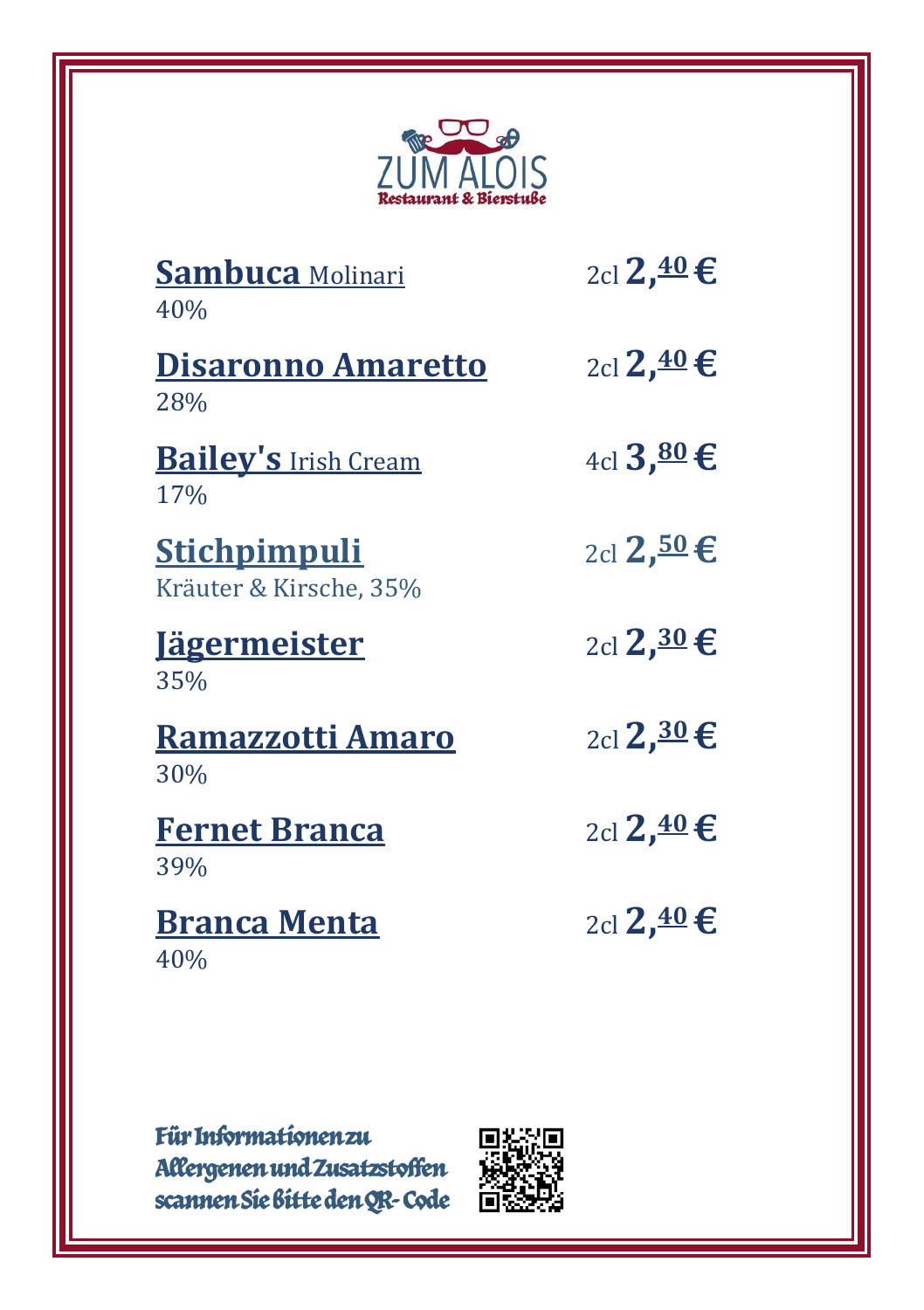

| <b>Tunel Hierbas</b><br>Mezcladas 30%<br>oder<br>Secas $40%$ | 2cl 2, <sup>20</sup> € |
|--------------------------------------------------------------|------------------------|
| <b>Ouzo</b> Pilavas Nektar<br>38%                            | 2cl 2, <sup>40</sup> € |
| Sherry   Calvados   Grappa                                   |                        |
| <b>Sandeman</b><br><b>Medium Dry</b><br>15%                  | 5cl $3,90$ €           |
| <b>Calvados Papidoux</b><br><b>VSOP</b><br>40%               | 2cl <b>2,60 €</b>      |
| <b>Grappa</b> di Prosecco<br>Andrea da Ponte<br>40%          | 2cl 3, <sup>20</sup> € |
| <b>Villa Mazzolini</b><br>Grappa di Barolo<br>40%            | 2cl <b>2,80 €</b>      |

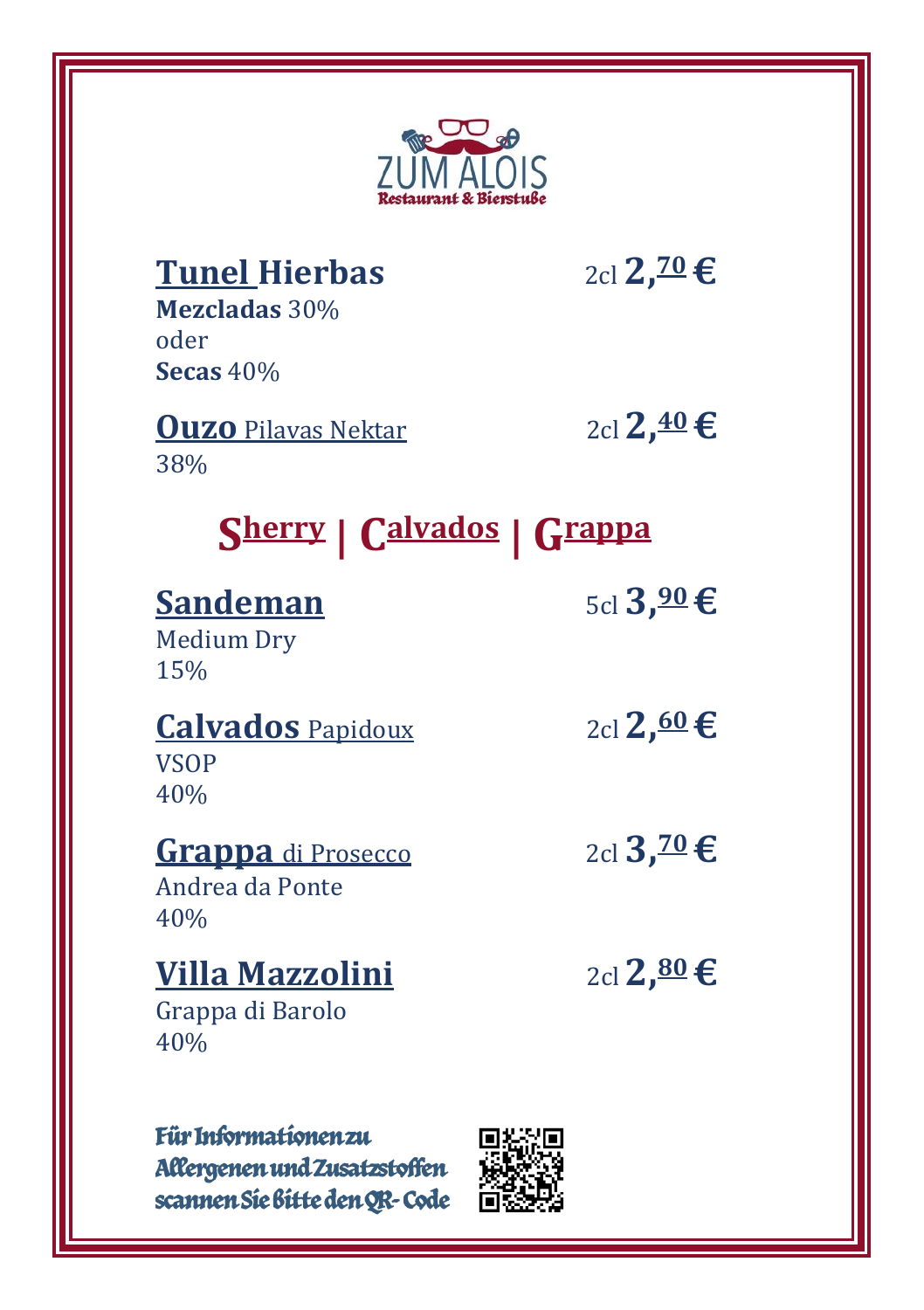

## **Rum**

| <b>Botucal</b><br>Reserva Exclusiva, 40%                                              | 2cl 4,80 €              |
|---------------------------------------------------------------------------------------|-------------------------|
| <b>Bacardi</b> Carta Blanca<br>37,5                                                   | 2cl 2, <sup>50</sup> €  |
| <b>Havana Club</b> 3 Años<br>40%                                                      | 2cl <b>2,60 €</b>       |
| <b>Goslings Black Seal</b><br>40%                                                     | 2cl $3,80$ €            |
| <u>Gin</u>                                                                            |                         |
| <b>Bombay</b> Sapphire<br>London Dry Gin, 40%                                         | 2cl <b>2,80 €</b>       |
| <b>Hendricks</b><br>Western Dry, 44%                                                  | 2cl $3,00$ €            |
| <b>Tanqueray</b><br>47,3%                                                             | 2cl 2, $\frac{90}{5}$ € |
| <b>Brandstifter</b><br>Berlin Dry Gin, 43,3%                                          | 2cl $3,30$ €            |
| Für Informationen zu<br>Affergenen und Zusatzstoffen<br>scannen Sie Bitte den QR-Code |                         |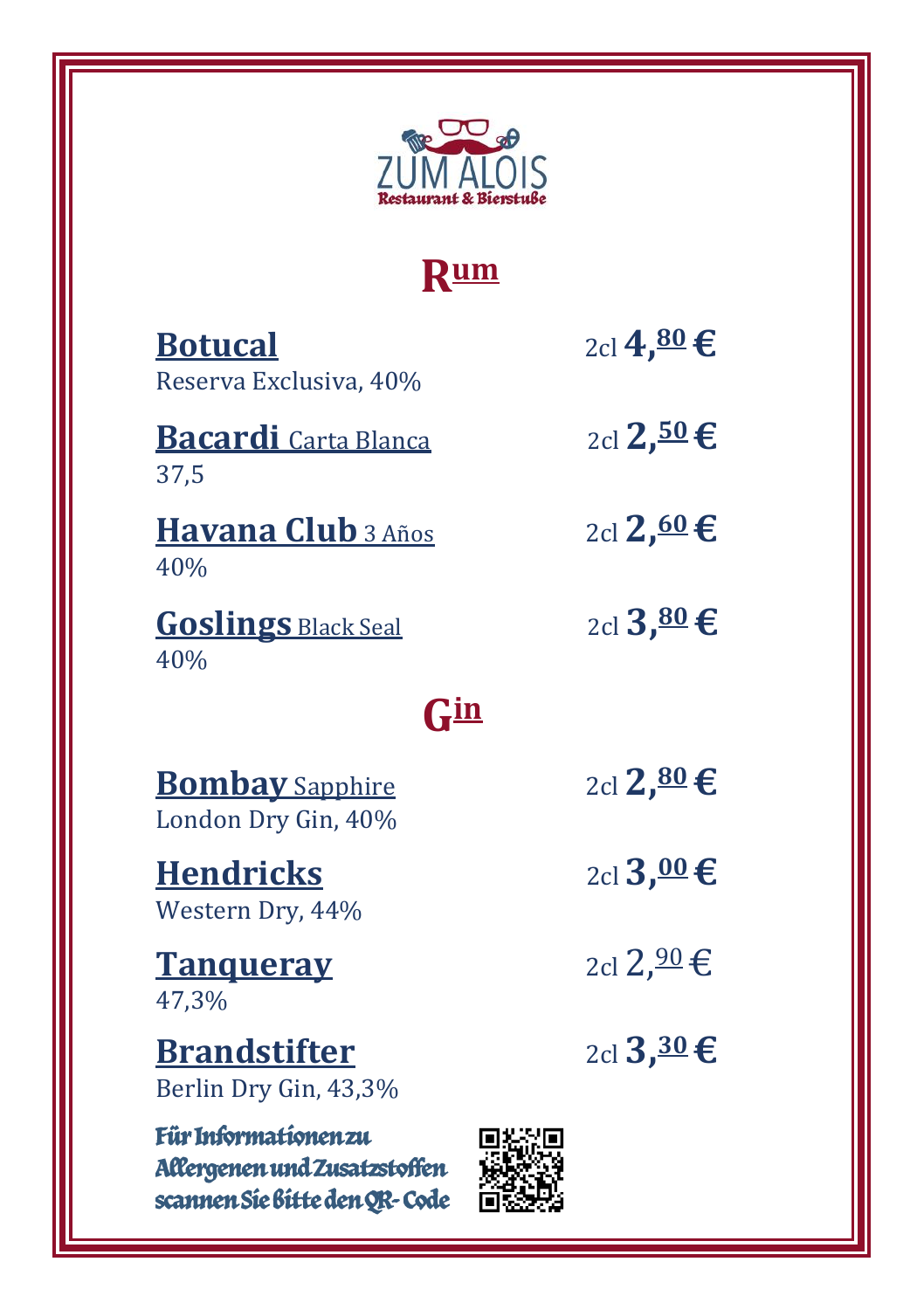

## **Weinbrand | Brandy | Cognac**

| <b>Carlos I</b><br>Gran Reserva 40%                   | 2cl $3,30$ €           |
|-------------------------------------------------------|------------------------|
| <b>Osborne Veterano</b><br>Brandy Solera Reserva, 36% | 2cl 2, <sup>90</sup> € |
| <b>Lepanto</b><br>Gran Reserva, 36%                   | 2cl $3,30$ €           |
| <b>Cardenal Mendoza</b><br>40%                        | 2cl $3,40$ €           |
| <b>Metaxa</b> 12 Sterne<br>50%                        | 2cl $3,90$ €           |
| <b>Remy Martin</b><br>Fine Champagne Cognac, 40%      | 2cl 4, <sup>20</sup> € |
| <b>Gran Duque d'Alba</b><br>40%                       | 2cl $3,90$ €           |

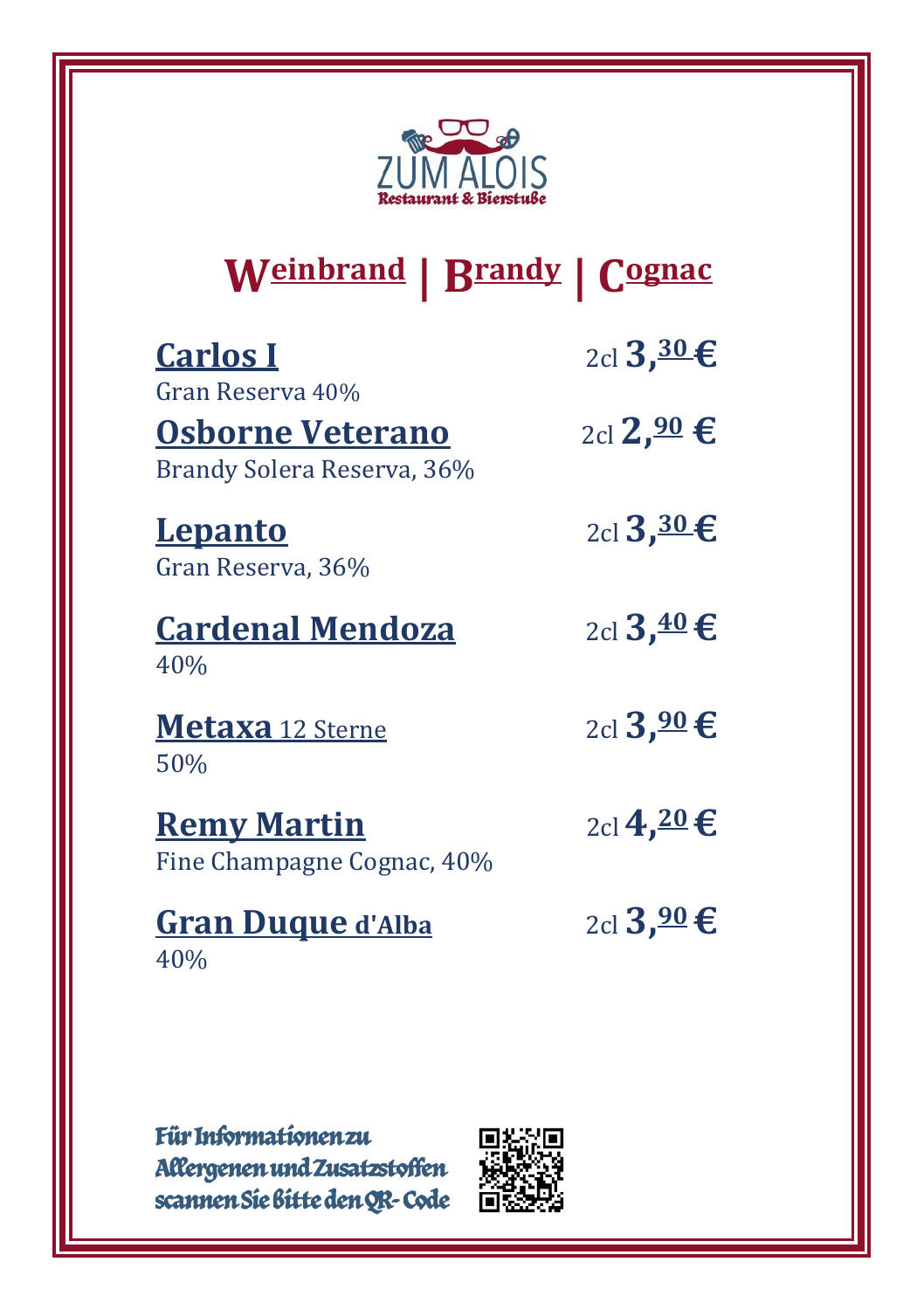

**Scotch**

| <b>Ballantine's Finest</b> |
|----------------------------|
|----------------------------|

40%

#### **Chivas Regal**  $4c \cdot 5, \underline{60} \in \mathbb{C}$

**Ballantine's Finest** 4cl**5,30€**

12 Years old 40%

### **Oban**  $4c1$ **11,50€**

14 Years of Age Highland Single Malt Whisky 43%

## $\text{Laphroaig}$   $4c\sqrt{7}$ ,  $\frac{80}{6}$

10 Years of age, 40%

### $\text{Laphroaig}$   $4c \cdot 9,60 \in \mathbb{C}$

Quarter Cask Islay Single Malt Scotch Whisky, 48%

**Talisker**  ${}_{4\text{cl}}$  **9,** ${}_{4\text{cl}}$  **9,** ${}_{60}$   $\in$ Skye, 45,8%